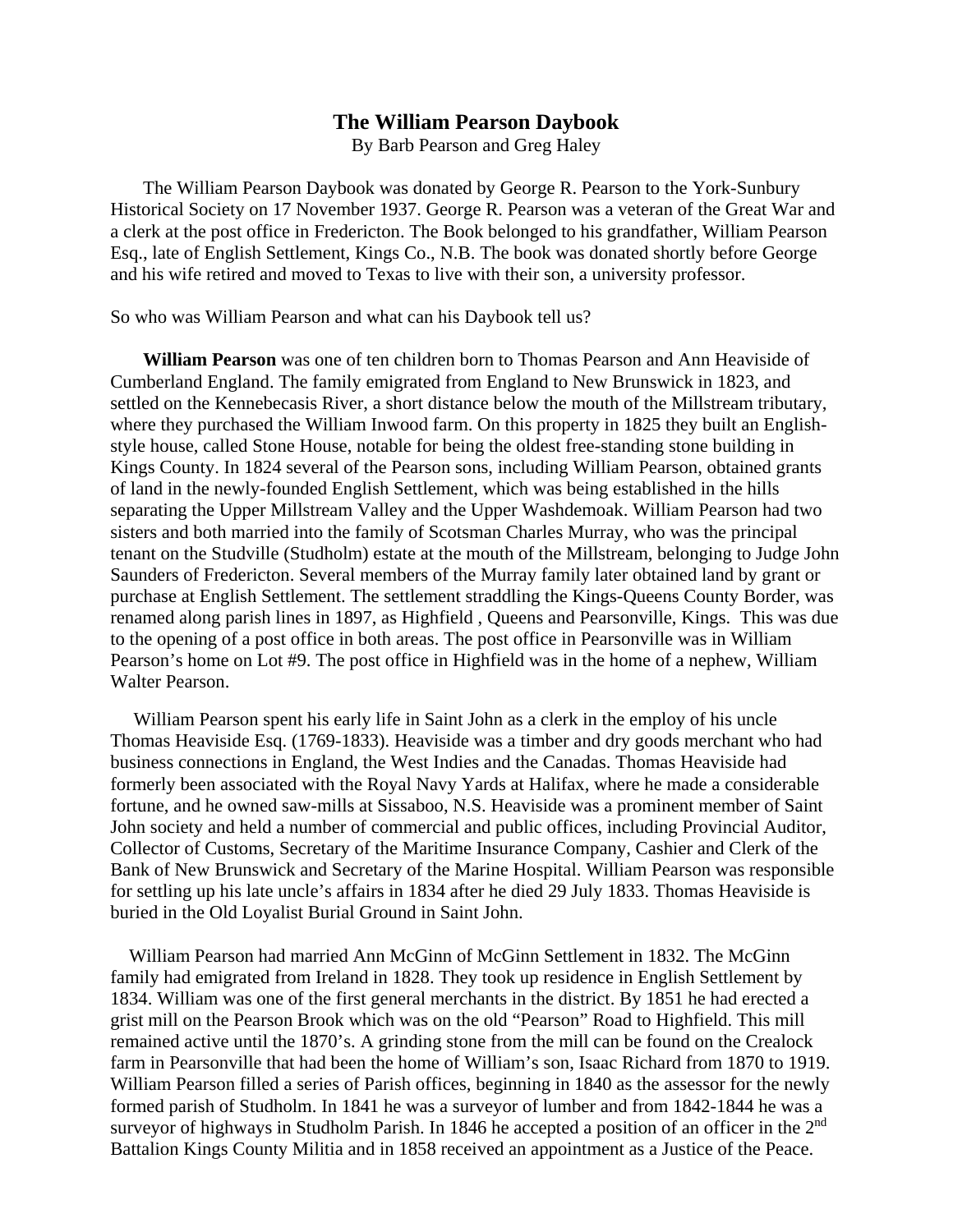His death in 1895 left a widow, two daughters and three sons. The sons were Thomas Heaviside Pearson, a farmer at Highfield, a militia officer, one of the original troop captains of the 8<sup>th</sup> Princess Louise Hussars; Isaac Richard Pearson, farmer and miller at Pearsonville; and William Walter Pearson, farmer and Postmaster at Pearsonville. William Pearson continued to serve as a magistrate until his death in 1895.

Date: November 8, 1895 County: Kings Place: Sussex Newspaper: Kings County Record

Collina (Kings Co.) Nov. 4 - William PEARSON, Esq. an aged and respectable resident of English Settlement, died Wednesday, Oct. 30. He was 96 years of age. Deceased was the father of Thomas Heaviside PEARSON, Isaac R. PEARSON and W. Walter PEARSON, all residents of English Settlement.

### **The William Pearson Daybook**

 William Pearson's daybook covers his commercial activities from 1836 until 1872. An examination of the accounts in the book indicate his dry goods business supplied early settlers and lumbermen from adjacent communities including **Irish Settlement**, **East Scotch Settlement**, **Collina**, **Keirstead Mountain** in Kings County, and **Goshen**, **Long Creek**, **Boyds'Settlement** (**Annidale**), and **Salmon** Creek in Queens County. There are also earlier accounts for his father Thomas Pearson as well as fragmentary early accounts belonging to previous owners of the daybook.

 It appears that the William Pearson daybook had two previous owners, first **Robert Gibson** of Fredericton, Sussex Vale and Millstream, who used the book from 1824 to 1829, then **Charles Murray** of Studville (Studholm) used it from 1829 to 1834. Charles Murray was Robert Gibson's father in law. Partial accounts from these two owners remain in the book. William Pearson's use of the book appears to begin when he closed the late Charles Murray's accounts.

 William Pearson's ledger then begins "**English Settlement 26 December 1836**". At first a simple chronological running list of debits and credits was kept from that date until January 1839, when the ledger was reorganized into a series of separate accounts under each customer's name. The last ten pages of the daybook are not numbered and contain miscellaneous information. There are two series of accounts for the **Grist Mill**, one dated 18 October 1852 through April 1855, the other from 10 May 1859 through 26 September 1872.

 There are also other accounts with timber supplier John Alexander and with Messers. Alexander, William Bowie (carpenter and builder) and Jonathan Lunn (lumberman). Near the end of the book is an early entry dated 29 January 1829, containing Charles Murray's accounts in payment to John Saunders for the lease of the Studville (Studholm) property. The first account is "A list of Cattle turned off Studville farm on Judge Saunders" account from 1821-1827. The second is a "List of Cattle off the New Stock from Studville farm" on the account of Judge Saunders from 1824-1835. The 1835 account is followed by the note, "Mr. William Pearson set this writing hand." The third and final list is for grain, fleece, butter and hogs paid to "Honorable Judge Saunders from the Studville farm" in 1828 and 1829. (According to the Murray family history, Charles Murray, who had made his living as a cattle drover on the Scots border prior to coming to New Brunswick), paid his rent to Judge Saunders by annually driving cattle and sheep to Fredericton, a family story this ledger seems to support.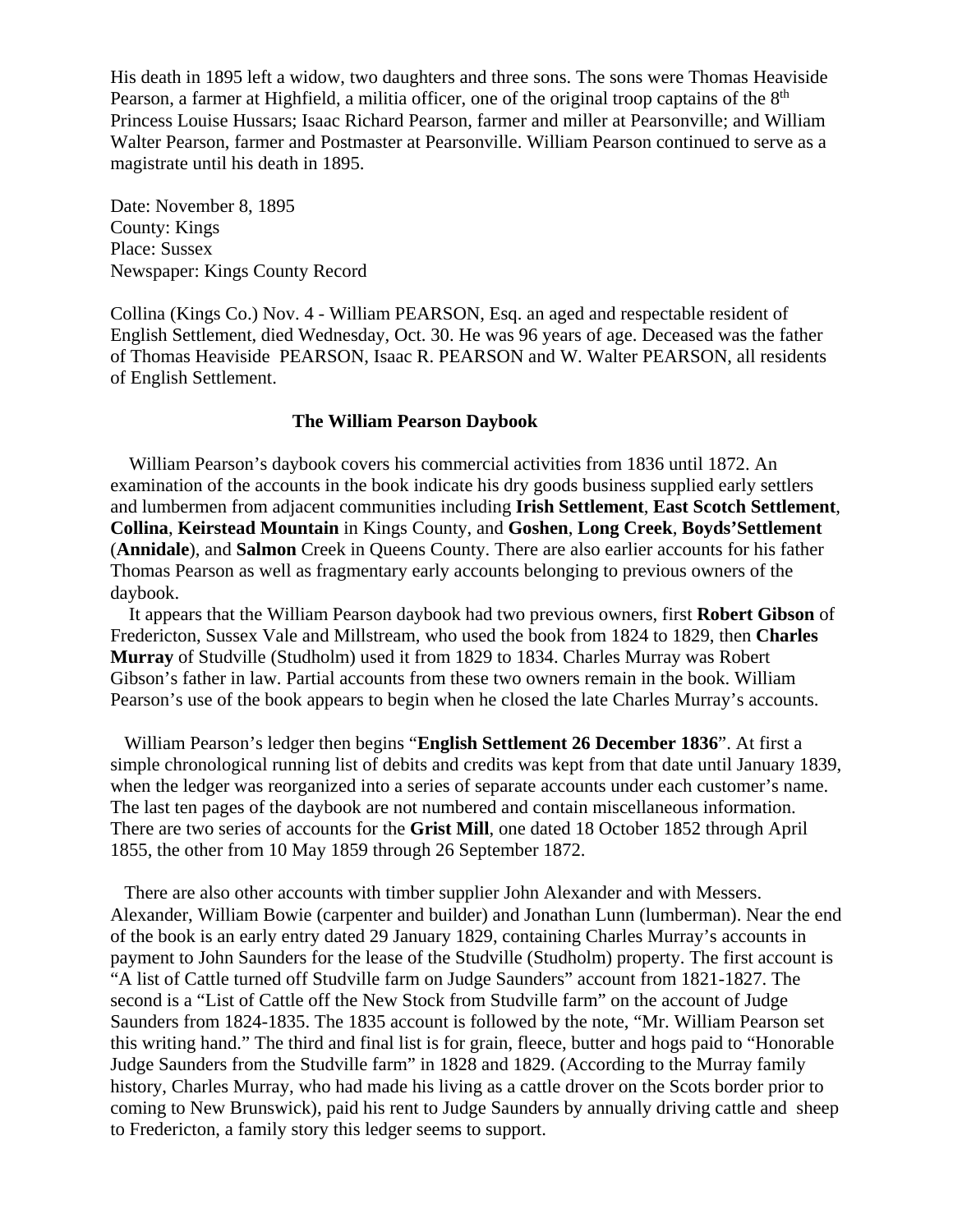**Judge Saunders** farm was on Fox Hill which also was the training ground for the Kings County Militia 8<sup>th</sup> Hussars. The Pearson and the Murray families were regular participants. The final pages of the ledger include William Pearson's account with his father, Thomas Pearson from 1824 through June 1834. And lastly there is Michael Marley's account dated 1826-1831 for a variety of blacksmith work. Marley was an original settler at English Settlement, but sold his claim before paying off his grant.





And 16 74 1 6 Tobacco Michand Smith 1 to Jea John 1 y Hea  $1/3$ ay 2 kr 30 a 3/ Murray 2 2 3 3 2 ( Walter Manag Cash Pais Beleite Bodiel Ja  $\overline{R}$ Dangel Lockart 14 Ja Mingdom 12 Tea

#### **Customers~April 24 April 1837~Purchases are tea and tobacco**

James Gardner David McKnight John Bartlet William McKnight John Holmes Jonathan Smith Thomas Leonard Michael Gallagher Mary Smith Francis Gallagher David Muir Matthew Smith Jonathan Lunn Thomas Routledge Samuel Grimshaw John Gamblin Robert Sargeson Thomas Murray William Murray Paul Kingstone John Hall George Holmes Richard Hedenngton John Holmes Mrs. Murray John Pearson Walter Murray John Kincaide David Little Margaret Lockhart

Richard Smith William McFarland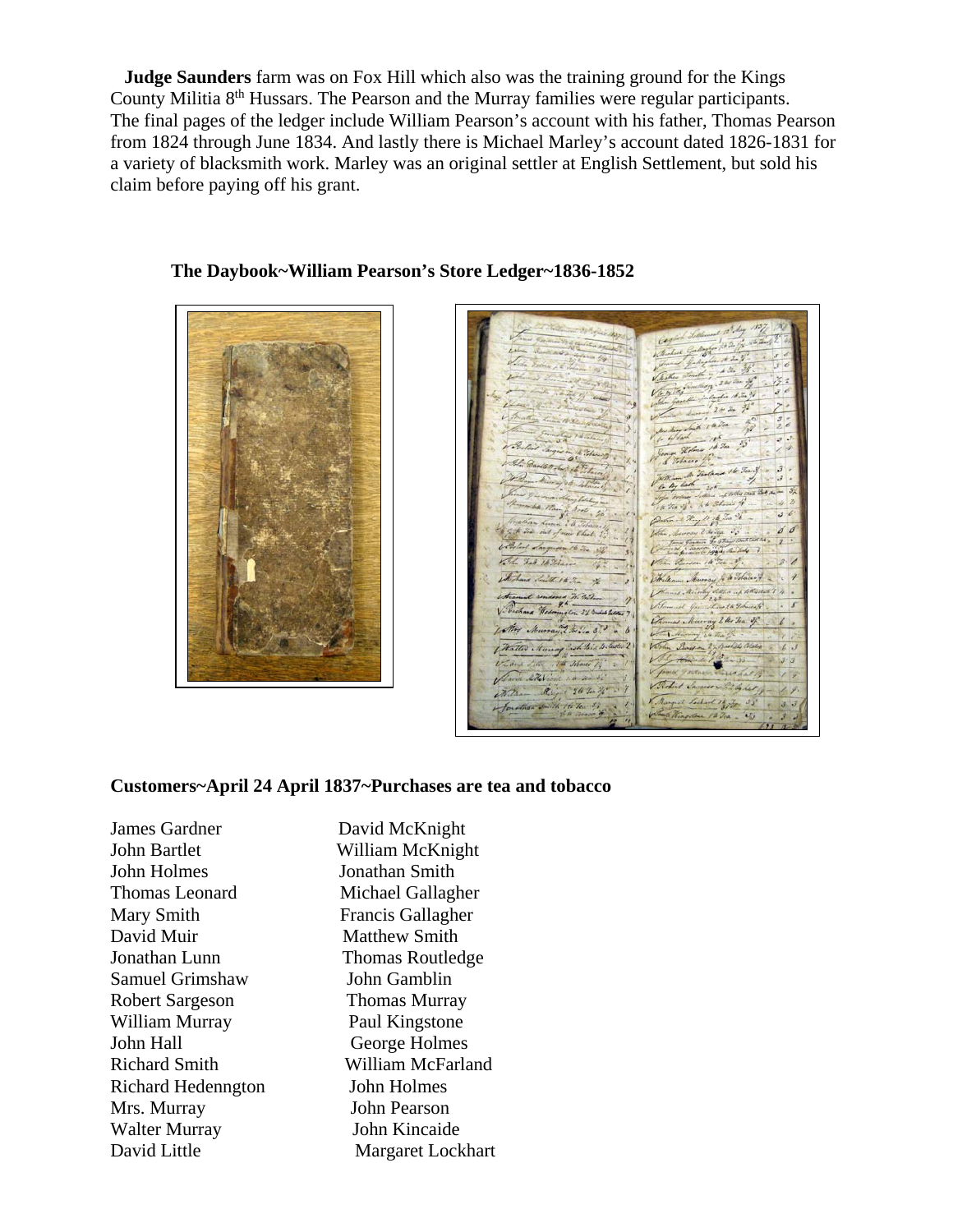# **The William Pearson Store**~ **Lot** #**9 English Settlement**, **Kings Co**., **N.B**.



William and Ann (McGinn) Pearson settled in English Settlement, Kings Co. in 1835. There were more outbuildings when the store was in operation. The large barn was originally two. There are dates of 1866 and 1868 on the handhewn beams. The Pearsons carved their initials as well. Earlier barns were possibly of logs. The old house had a post office in the kitchen. There were apple trees in the front pasture. The last tree died in 1986. The KCR records celebrations held on the front yard.

The house was burned in 1950.

# **Items Sold in William Pearson's Store**

#### **Dry Goods**:

- o tea, coffee, sugar, and molasses,
- o salt, pepper, mustard, ginger, and spices
- o tobacco, pipes and makings
- o muskets, guns, powder, shot, and lead
- o fish hooks
- o pins, needles, buttons, thimbles and thread
- o leather, muslin, wool, flannel, and calico, also cotton by the yard or in balls
- o candles, soap, and shampoo ("champoe")
- o milk pans, bake pans, jugs, and berry jars
- o tea pots, cups, saucers, bowls, plates, fancy dishes, fine china and all sorts of crockery
- o books including Almanacs, arithmetic and spelling books
- o writing paper, sketch paper, pencils, and slates
- o handkerchiefs, combs, razors and razor straps, basins and mirrors
- o frock coats, jackets, breeches, stockings, trousers, shirts, socks, belts, braces, straw hats, fur hats, and mittens
- o boots and shoes
- o sheep and bear skins
- o chamberpots
- o indigo dye, Wheaton's ointment, saltpeter, sealing wax, oil, turpentine, and "essence of smoke"

# **Building Supplies:**

- o birch, spruce and tamarack timber
- o shingles, spruce boards, sashes, and boxes
- o panes of glass
- o barrels of lime
- o iron latches, hinges, ox-chains, rings and wedges
- o nails and tacks
- o spades, axes, saws, hammers, awls, sickles, scythes, shoe-pinchers, pike-poles and boat-hooks
- o pocketknives, jackknives and shoe-knives
- o whet stones

#### **FOOD**

- o barrels of fish by the quintal, geese, turkeys, lambs, pigs,
- o potatoes, corn meal, buckwheat flour, eggs, and butter
- o turnip and clover seeds
- o bacon, mutton, beef, venison
- o gin, wine, liquor and spirits